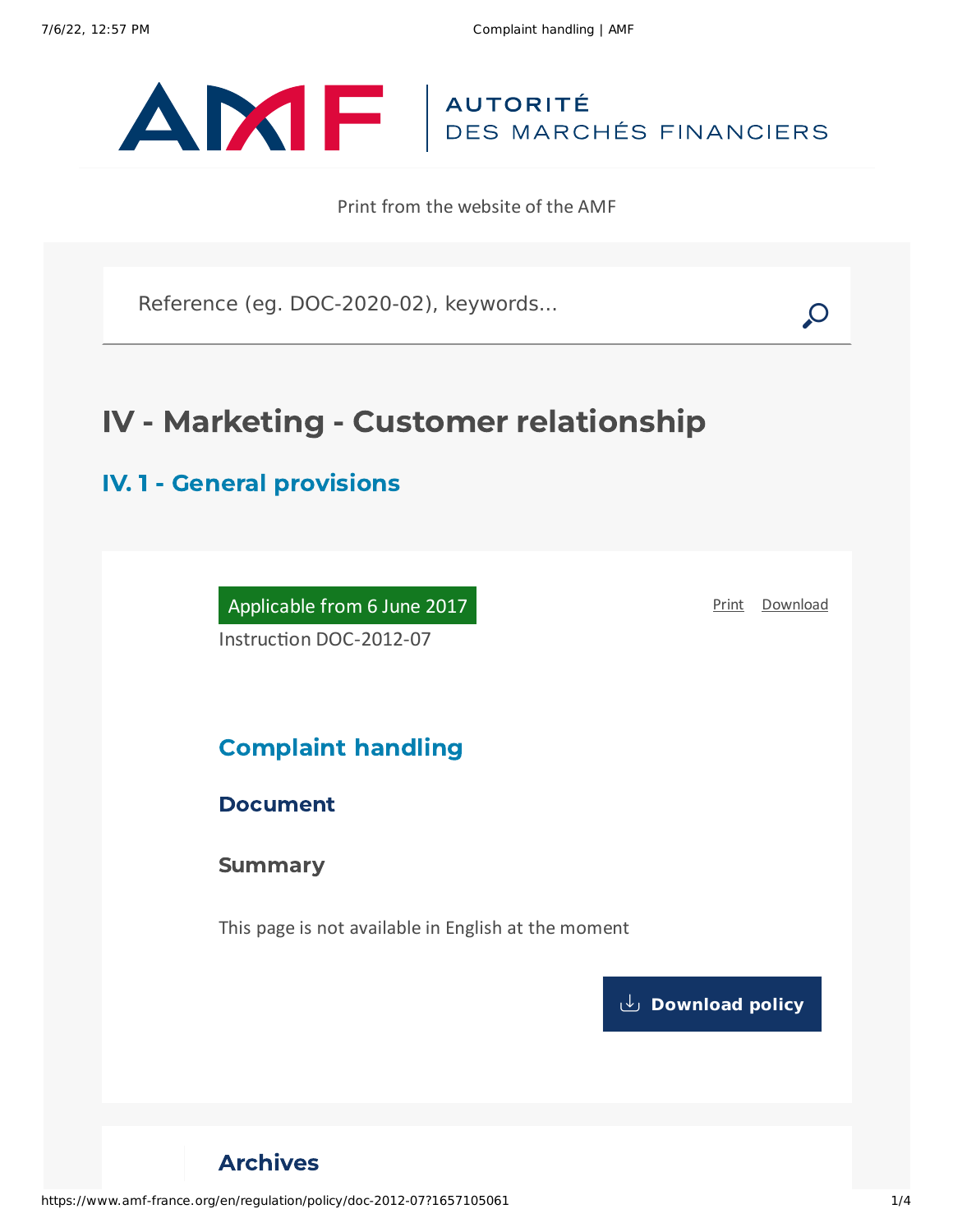#### From 17 October 2014 to 05 June 2017 | Instruction [DOC-2012-07](#page-1-0)  $\vee$

## **Complaint handling**

<span id="page-1-0"></span>The AMF clarifies the rules that investment services providers, financial investment advisers, crowdfunding investment advisers, real-estate investment trust management companies and issuers must comply with in their complaint handling. The instruction details the information to be given to the client about the complaint handling system, the procedures to be implemented in order to guarantee efficient, fair and harmonised handling, and a system for tracking these procedures in order to identify and remedy malfunctions.

## **[Download](https://www.amf-france.org/sites/default/files/private/2020-10/20141017-complaint-handling.pdf) policy**

### **Reference texts**

- $\blacktriangleright$  Article 313-8 of the AMF General [Regulation](https://reglement-general.amf-france.org/eli/fr/aai/amf/rg/article/313-8/20120901/en.html)  $\mathbb{C}$
- $\blacktriangleright$  Article 325-12-1 of the General [Regulation](https://reglement-general.amf-france.org/eli/fr/aai/amf/rg/article/325-12-1/20120901/en.html)  $\mathbb{C}$
- $\blacktriangleright$  Article 321-43-1 of the General [Regulation](https://reglement-general.amf-france.org/eli/fr/aai/amf/rg/article/321-43-1/20120901/en.html)  $\mathbb{C}$
- $\blacktriangleright$  Article 318-10 of the General [Regulation](https://reglement-general.amf-france.org/eli/fr/aai/amf/rg/article/318-10/20130814/en.html)  $\mathbb{C}$
- $\blacktriangleright$  Article 322-71-1 of the General [Regulation](https://reglement-general.amf-france.org/eli/fr/aai/amf/rg/article/322-71-1/20130419/en.html)  $\mathbb{C}$

#### From 20 November 2013 to 16 October 2014 | Instruction [DOC-2012-07](#page-1-1)  $\vee$

## **Complaint handling**

<span id="page-1-1"></span>The AMF clarifies the rules that investment services providers, financial investment advisers, crowdfunding investment advisers, real-estate investment trust management companies and issuers must comply with in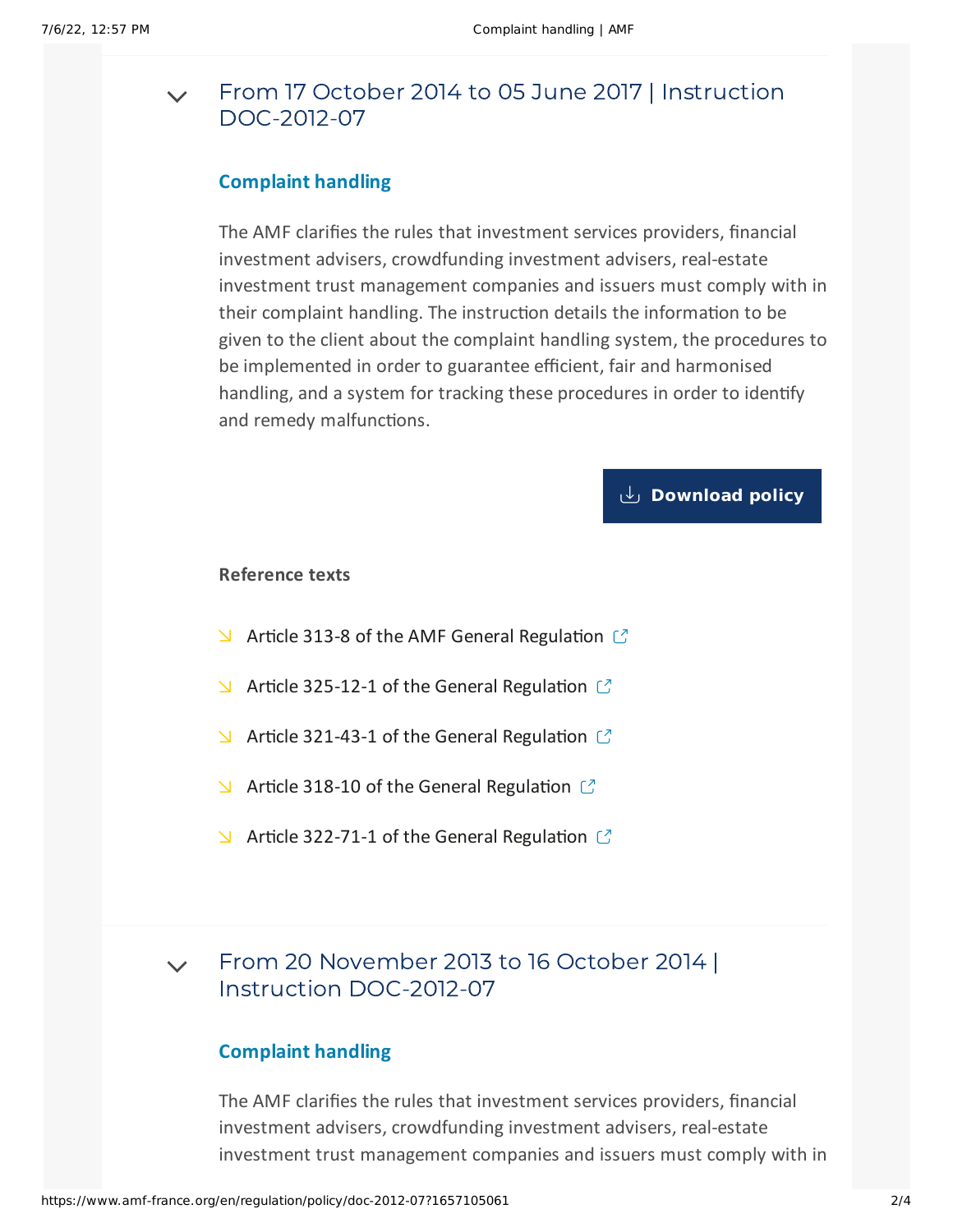#### 7/6/22, 12:57 PM Complaint handling | AMF

their complaint handling. The instruction details the information to be given to the client about the complaint handling system, the procedures to be implemented in order to guarantee efficient, fair and harmonised handling, and a system for tracking these procedures in order to identify and remedy malfunctions.

## **[Download](https://www.amf-france.org/sites/default/files/private/2020-10/20131120-complaint-handling.pdf) policy**

### **Reference texts**

- $\blacktriangle$  Article 313-8 of the AMF General [Regulation](https://reglement-general.amf-france.org/eli/fr/aai/amf/rg/article/313-8//notes/en.html)  $\mathbb{C}$
- $\blacktriangle$  Article 325-12-1 of the General [Regulation](https://reglement-general.amf-france.org/eli/fr/aai/amf/rg/article/325-12/20120901/notes/en.html)  $\mathbb{C}$
- $\blacktriangle$  Article 321-43-1 of the General [Regulation](https://reglement-general.amf-france.org/eli/fr/aai/amf/rg/article/321-43/20120901/notes/en.html)  $\mathbb{C}$
- $\blacktriangleright$  Article 318-10 of the General [Regulation](https://reglement-general.amf-france.org/eli/fr/aai/amf/rg/article/318-10/20130814/notes/en.html)  $\mathbb{C}$
- $\blacktriangleright$  Article 322-71-1 of the General [Regulation](https://reglement-general.amf-france.org/eli/fr/aai/amf/rg/article/322-71/20130419/notes/en.html)  $\mathbb{C}$

#### From 24 April 2013 to 19 November 2013 | Instruction [DOC-2012-07](#page-2-0)  $\vee$

## **Complaint handling**

<span id="page-2-0"></span>The AMF clarifies the rules that investment services providers, financial investment advisers, real-estate investment trust management companies and issuers must comply with in their complaint handling. The instruction details the information to be given to the client about the complaint handling system, the procedures to be implemented in order to guarantee efficient, fair and harmonised handling, and a system for tracking these procedures in order to identify and remedy malfunctions.

## **[Download](https://www.amf-france.org/sites/default/files/private/2020-10/20130424-complaint-handling.pdf) policy**

**Reference texts**